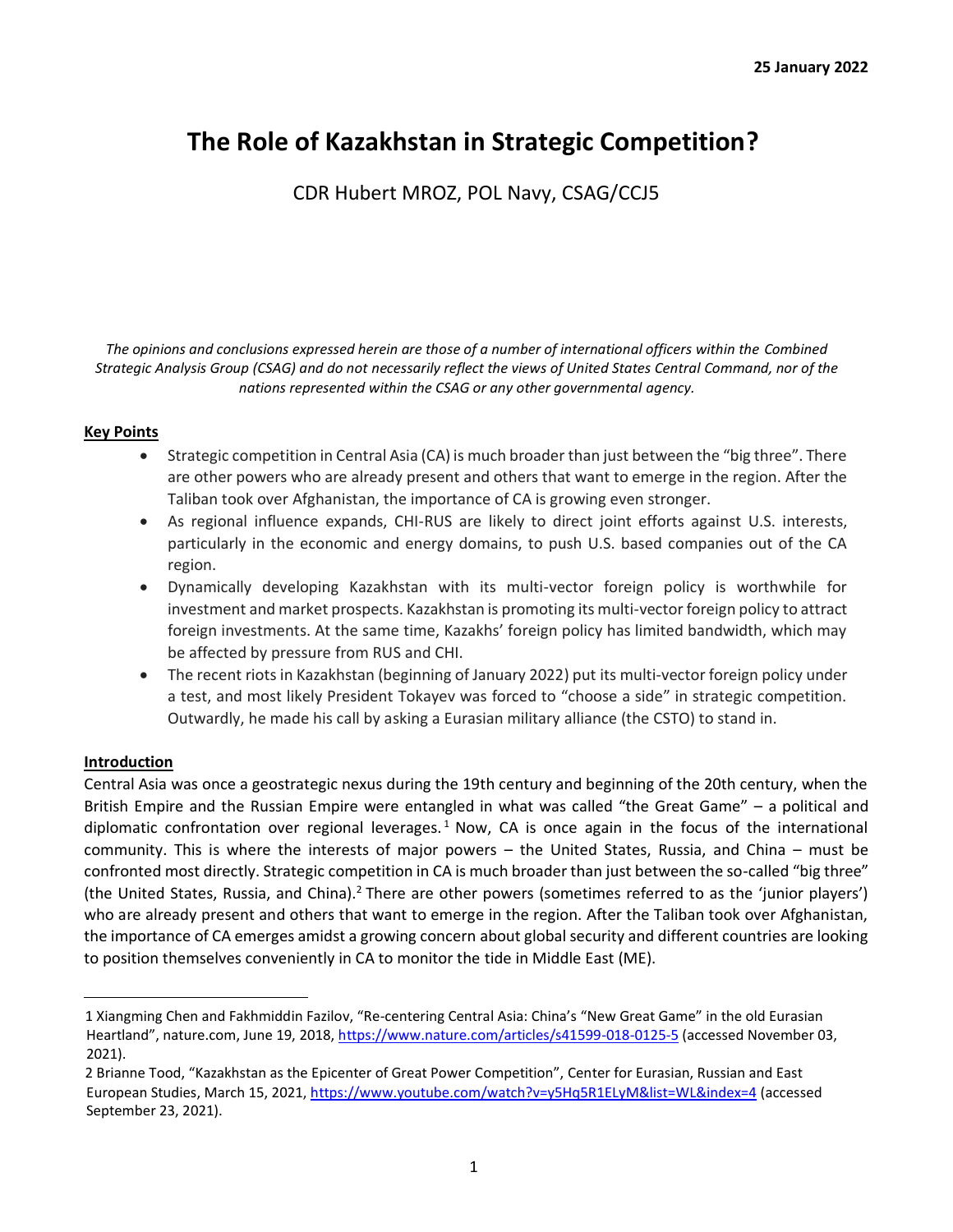As a leading country among the countries of Central Asia, Kazakhstan is a key partner for many of them. Kazakhstan is celebrating 30 years of independence, and since the dissolution of the USSR, the country has made significant progress in many domains, not to mention being ranked 25th in the World Bank's Ease of Doing Business Index – well ahead of other CA states. Kazakhstan is evolving gradually from a Soviet-command style economy to a more Western-style market economy to attract investors, develop new industries and gain new trade partners with ambition of becoming one of the 30 most developed nations by 2050. Kazakhstan is well known as a major global producer of oil, gas, and minerals, including uranium as the world's largest producer. Kazakhstan is already the recipient of significant European investment and trade, primarily in the energy field. In recent years, Nur-Sultan has sought to develop other industries including agriculture, banking services, cryptocurrencies, IT services, manufacturing, and tourism. Considering the geography alone, Kazakhstan is certainly a country that cannot be underestimated in strategic competition. Its geographical position means that the country is a natural partner to bordering global powers – Russia and China.

#### **External presence**

Among the external actors, China, Russia, and the U.S. have their own interests. These interests include security and economic sectors, natural resources as well as access to other markets. The latest one is to assure transfer between Middle East, Asia, Europe and further with the rest of the World, for example Beijing's BRI and its CA New Eurasian Land Bridge Economic Corridor – NELBEC. There are also regional organizations and multilateral fora. With the U.S. presence, there is the C5+1 forum, the NATO partnership for peace (PfP) and the Organization for Security and Co-operation in Europe (OSCE). In addition, the European Union has its own interests and a strategy for the CA. There are also organizations of selected post-Soviet states: the Collective Security Treaty Organization (CSTO) and the Eurasian Economic Union (EAEU). Finally, a more China-oriented group also exists – the Shanghai Cooperation Organization (SCO).

# **The U.S. interests**

The U.S. vision on the Central Asia has been stipulated in the current strategy ('The United States Strategy for Central Asia 2019-2025'). <sup>3</sup> However, one of the criticisms of this Strategy is that it focuses too much on Afghanistan – three out of six points in the CA Strategy relate to Afghanistan. It raises the question: "how much of it is about CA"<sup>4</sup> or it can give the impression that Central Asia has been overlooked, including the Republic of Kazakhstan. Over the past 30 years the interest has been consistent and many of the initiatives and goals are not new in comparison to the first CA Strategy in the early 90s.<sup>5</sup> Dialogue on an Enhanced Strategic Partnership was an elevation of the bilateral relationship back in 2018 and over time this has expanded – the amount of activity and the depth of the relationship between the United States and Kazakhstan has been an accentuation of the inperson visits by the governmental representatives. President Nazarbayev visited the United States in January 2018 and met with President Trump at the White House. Under Secretary of State David Hale visited Nur-Sultan in August 2019 and in February 2020 Secretary of State Mike Pompeo visited Kazakhstan. All this is a continuation

<sup>3</sup> U.S. Department of State, "United States Strategy for Central Asia 2019-2025: Advancing Sovereignty and Economic Prosperity", Bureau of South and Central Asia Affairs, February 5, 2020, https://www.state.gov/united-states-strategyfor-central-asia-2019-2025-advancingsovereignty-and-economic-prosperity/ (accessed August 18, 2021).

<sup>4</sup> Brianne Tood, "Kazakhstan as the Epicenter of Great Power Competition", Center for Eurasian, Russian and East European Studies, March 15, 2021, https://www.youtube.com/watch?v=y5Hq5R1ELyM&list=WL&index=4 (accessed September 23, 2021).

<sup>5</sup> U.S. Department of State, "United States Strategy for Central Asia 2019-2025: Advancing Sovereignty and Economic Prosperity", Bureau of South and Central Asia Affairs, February 5, 2020, https://www.state.gov/united-states-strategyfor-central-asia-2019-2025-advancingsovereignty-and-economic-prosperity/ (accessed August 18, 2021).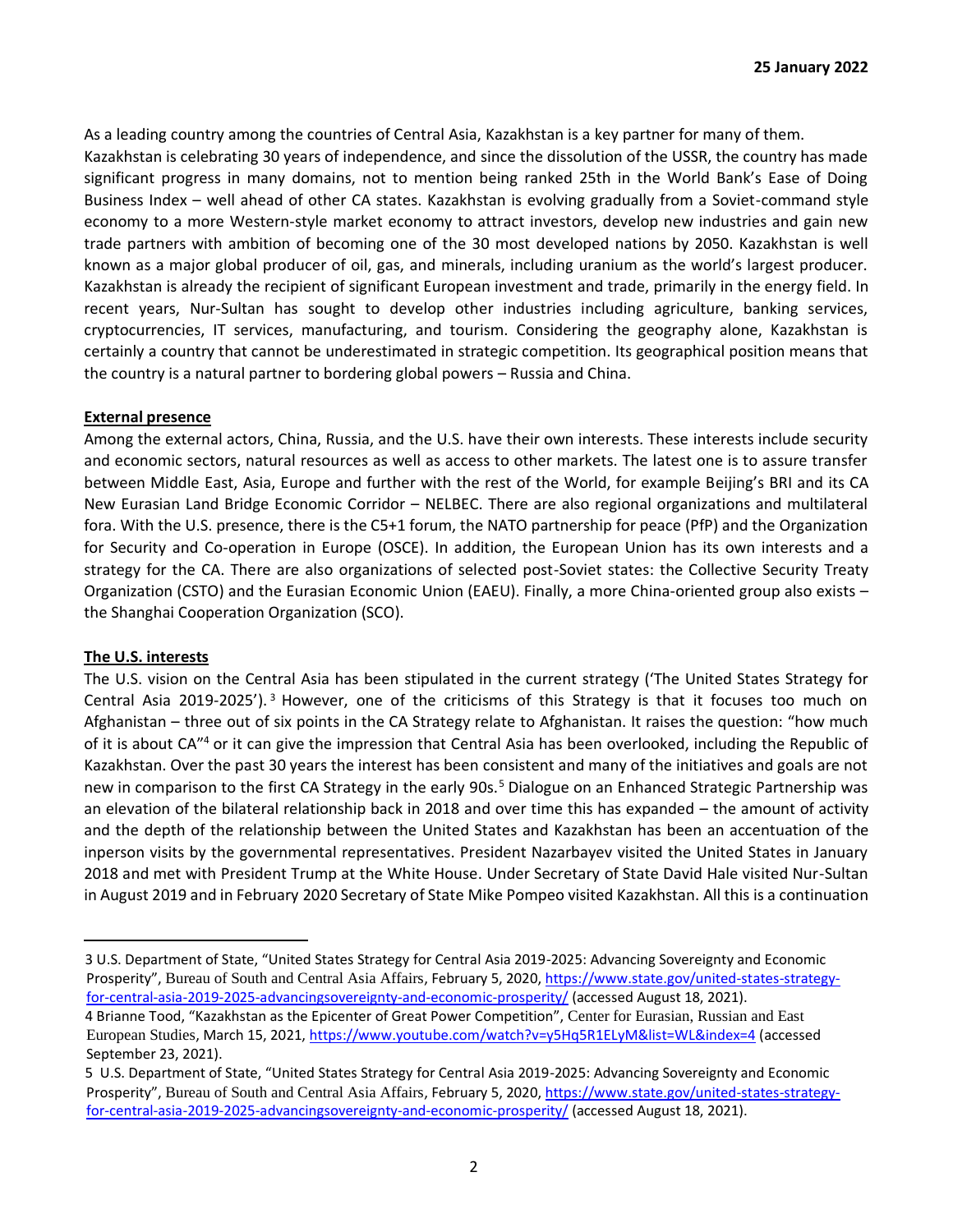of high-level initiatives, that have been initiated by the State Department and the Foreign Ministry in Kazakhstan. It was noted that there has been no visit by the U.S. President to Kazakhstan or the CA region. The Vice President visited the region in 1994 and then in 2006. Two visits in 30 years can be easily forgotten, so there is certainly room for the U.S. to develop this relationship and to continue to build the high-level meetings and to expand cooperation.<sup>6</sup> Along those lines, over the past year, many efforts have focused on the pandemic and cooperation in support of the various initiatives in the region. The United States has provided over \$6 million in COVID relief, including personal protective equipment, technical training, and assistance. Over the last 20 years, Kazakhstan has received \$2 billion in support.<sup>7</sup> Regarding support of economic development, it was announced in early 2021 that the Development Finance Corporation will cooperate with the Astana International Finance Centre in Kazakhstan and the government of Uzbekistan to create the Central Asia Investment Partnership.<sup>8</sup> This is a fund that is expected to raise \$1 billion over the next five years to support various initiatives in the region and to continue to mobilize additional fundings and resources for the private industry and various other related projects in the region. Bilateral security cooperation is an area where the United States has also been very active in its relations with Kazakhstan over the past 30 years. The U.S. continues to provide support for regional security and stability through security cooperation programs. One of the leading initiatives is the Professional Military Education, which has slowed down in the past year due to the pandemic, but for many years there've been students from Kazakhstan coming to study at U.S. military academies and service schools. This has provided excellent professional development opportunities for Kazakh officers.<sup>9</sup> Another initiative is the institutional capacity building initiative, which supports Kazakhstan in the development of its UN peacekeeping operations. They currently have a unit deployed to Lebanon as part of a UNIFIL mission which is supported by the U.S. Regarding border security and defence and C-terrorism, the State Department approved in December 2020 the sale of intelligence surveillance and reconnaissance capable aircraft that Kazakhstan intends to use for its border security operations. That \$128 million purchase was made by Kazakhstan with its own funds, and it indicates that there is an interest to continue military cooperation with the United States.<sup>710</sup>

# **The Russian interests**

https://www.marshallcenter.org/en/publications/occasionalpapers/cooperation-between-kazakhstan-and-united-statesmilitary-professionalization-programs-0, (accessed October 01, 2021).

<sup>6</sup> Brianne Tood, "Kazakhstan as the Epicenter of Great Power Competition", Center for Eurasian, Russian and East European Studies, March 15, 2021, https://www.youtube.com/watch?v=y5Hq5R1ELyM&list=WL&index=4 (accessed September 23, 2021).

<sup>7</sup> U.S. Agency for International Development, "U.S. assistance to Kazakhstan for the COVID-19 crisis", May 28, 2021, https://www.usaid.gov/kazakhstan/fact-sheets/us-assistance-kazakhstan-covid-19-crisis (accessed September 25, 2021).

<sup>8</sup> DFC, "Uzbekistan, and Kazakhstan Announce Central Asia Investment Partnership to Bolster Investment in the Region", U.S. International Development Finance Corporation, January 7, 2021, https://www.dfc.gov/media/pressreleases/dfc-uzbekistan-andkazakhstan-announce-central-asia-investment-partnership (accessed November 11, 2021).

<sup>9</sup> Sebastian Engels, "Cooperation Between Kazakhstan and the United States in Military Professionalization Programs", The George C. Marshall European Center for Security Studies, March 30, 2018,

<sup>&</sup>lt;sup>10</sup> "Kazakhstan to Buy Planes and Equipment for Reconnaissance Mission from U.S.", C4Defence, December 24, 2020, https://www.c4defence.com/en/kazakhstan/, (accessed November 12, 2021).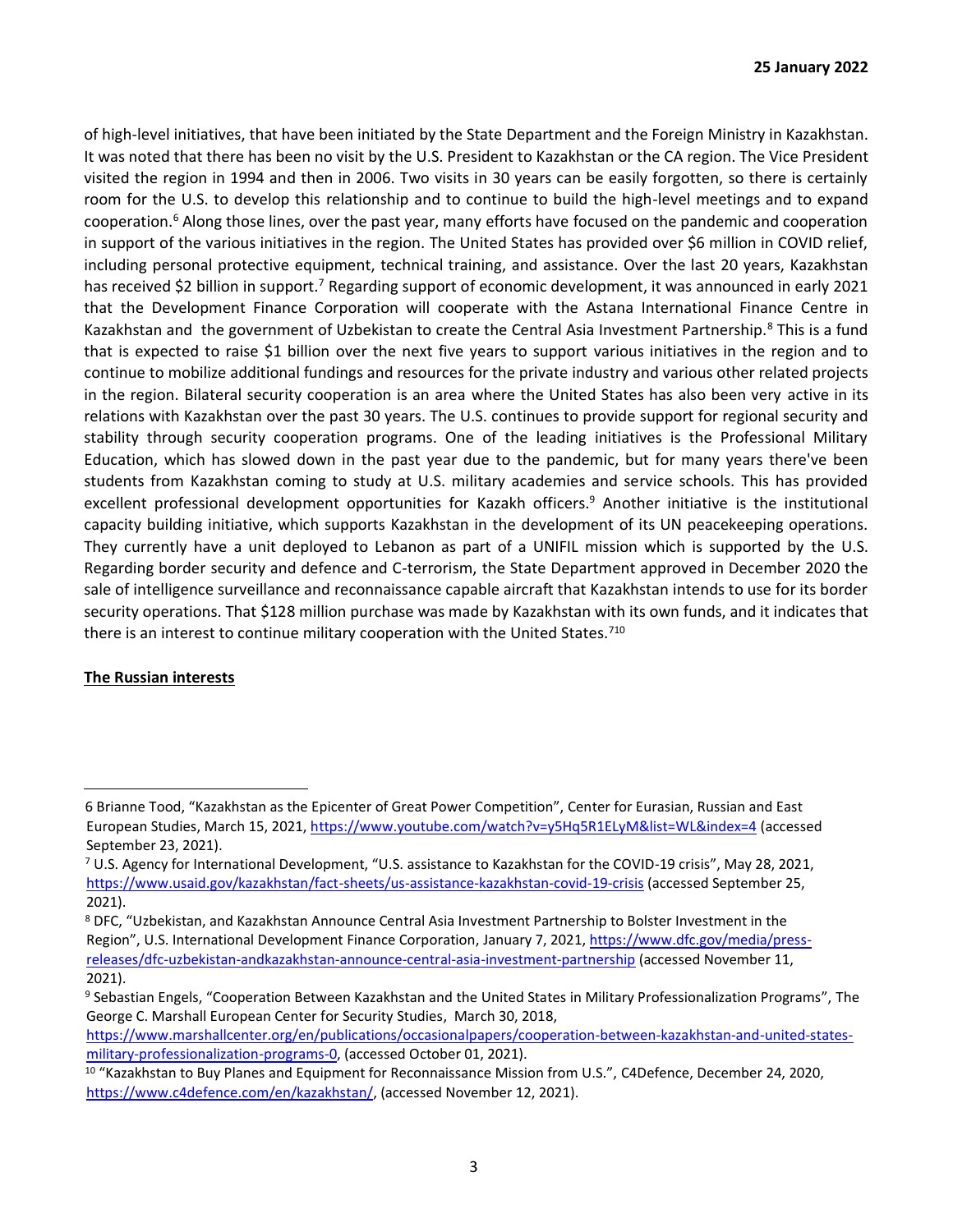Russia has often looked at CA as part of its sphere of privileged interests, including Kazakhstan as one of the peripheral countries that were part of the former Soviet space.<sup>11</sup> Kazakhstan, along with its neighbours, share historical, cultural, linguistic, political and security ties. These will all be maintained and further elaborated on the areas of trade and energy. One of the areas where Kazakhstan is really looking to Russia is its military technical cooperation. A large part of the equipment that Kazakhstan uses is old Russian equipment, and therefore a lot of the sustainment maintenance that Russia is currently working with Kazakhstan relates to Russian provided equipment. Regarding the CSTO, Kazakhstan was one of the original members, having been a member since 1994, when this organization went into force under the Collective Security Treaty. Interestingly though, Kazakhstan never had a Secretary General of the CSTO. It might be both – either a coincidence, or a signal of dissatisfaction of Moscow to Nur-Sultan regarding its engagement with NATO and its multi-layered relation with the U.S. While Moscow is working to stop the West from engaging in security dialogue with Central Asian states, Kazakhstan recently ratified an updated military cooperation deal with Russia (on Dec 22, 2021).<sup>12</sup> The current agreement replaces a previous version (from 1994) with an emphasis on issues like nuclear disarmament in favour of regional security, anti-terrorism and cybersecurity, and dwells more on operational concerns.<sup>13</sup> There are opinions that the renewed deal is part of a broader Russian campaign to prevent NATO from expanding its influence further eastward, specifically to countries like Ukraine and Georgia. For the Russian-Chinese competition, Kazakhstan is probably in the best position towards Russian security interests as it is already actualized by close military cooperation. This idea was also proven by the large-scale riots in the major cities of Kazakhstan that broke out at the beginning of January 2022. Over time, there will be more understanding about what happened, what the real causes were and whether someone was behind the riots to achieve their own ends. What is known today though, is that President Tokayev, by asking the CSTO to intervene, took a side in strategic competition – he chose Russia, or at least that is perception in the international arena.<sup>14</sup>

The other project in which Kazakhstan is involved with Russia on is the EAEU. This is an organization that is often wrongly attributed to Vladimir Putin as being his idea, but it was President Nazarbayev who proposed it at the Moscow State University in 1994 originally.<sup>15</sup> It has been in effect since January 2015 and Kazakhstan right now holds the Presidency, which is something that's currently been overlooked by the U.S. administration in terms of favourable opportunity. The problem is that the EAEU has not been officially recognized by the U.S. administration, and therefore there are neither diplomatic relations nor engagement so far and it's highly unlikely that the U.S. would be allowed to have even observer status. Russia would obviously have a voice in that conversation, if any, and likely will not want the United States to be involved in the EAEU, regardless of the interests of the other countries. The newly appointed Russian Third Deputy PM foreshadowed integration of Kazakhstan's economy into Russia more aggressively, as well as to remove American bases from the Caspian Sea and remove American companies from Kazakhstan's oil business.<sup>16</sup>

<sup>15</sup> Nursultan Nazarbayev, "The Kazakhstan Way", Stacey International, February 25, 2008, (accessed August 30, 2021).

<sup>&</sup>lt;sup>11</sup> Tom O'Connor, "U.S., Russia Compete for Military Influence Among Afghanistan's Central Asia Neighbors", Nesweek, July 13, 2921, U.S., Russia Compete for Military Influence Among Afghanistan's Central Asia Neighbors (newsweek.com), (accessed September 24, 2021).

<sup>&</sup>lt;sup>12</sup> Almaz Kumenov, "Kazakhstan ratifies updated military coop agreement with Russia", eurasianet, December 22, 2021, https://eurasianet.org/kazakhstan-ratifies-updated-military-coop-agreement-with-russia, (accessed December 24, 2021).  $13$  Ibid.

<sup>&</sup>lt;sup>14</sup> Valerie Hopkins, "Amid Crisis, Kazakhstan's Leader Chose His Path: Embrace Russia", The New York Times, January 8, 2022, https://www.nytimes.com/2022/01/08/world/europe/kazakhstan-russia.html, (accessed January 10, 2021).

<sup>&</sup>lt;sup>16</sup> Warsaw Institute, "Russia's Kozak Takes On a New Task", WarsawInstitute.org, January 27, 2020, https://warsawinstitute.org/russiaskozak-takes-new-task (accessed September 7, 2021).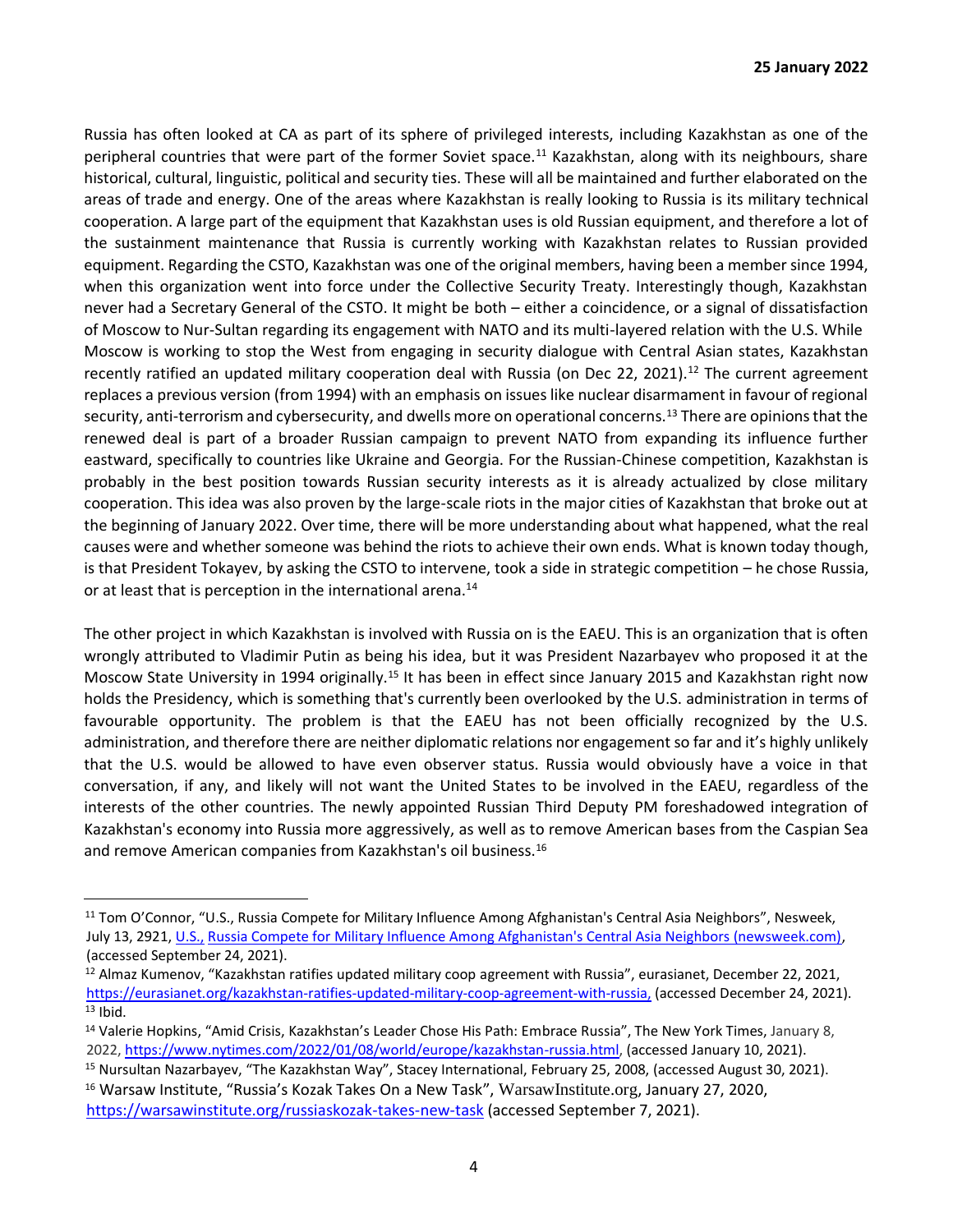#### **The Chinese interests**

One of China's strategic priorities is its economic expansion through the Belt and Road Initiative (BRI), including Kazakhstan, which is "a buckle" due to its geographic location, as China's seeks to reach markets in Europe and in the Middle East. Some other high priority projects that are running in the region, and specifically in Kazakhstan, are the oil pipelines. The Kazakhstan-China oil pipeline is partially owned by China – its national petroleum company – CNPC (the China National Petroleum Corporation), and Kazakh oil company – the KazMunaiGas. Transportation capacity of oil flowing from Kazakhstan to China is estimated for about 400.000 barrels per day. There is also the Central Asia-China gas pipeline which comes out of Turkmenistan and whilst transiting through Kazakhstan it also gathers some gas out of Kazakhstan. The other major project for Kazakhstan and China is Khorgos – the biggest dry port in the world on the border between Kazakhstan and China. Intense trade has slowed considerably due to pandemic restrictions though.<sup>17</sup> There was also a halt put on transportation of perishable goods coming out of the EAEU countries, including Kazakhstan.<sup>18</sup> In the military domain, the SCO is now the largest regional security organization in the world in terms of both area covered and population. Its original mandate focused on security, countering terrorism, extremism, and separatism but because of the growth, the agenda has changed, and it is now focused less on security and more on economy and social issues. Obviously, China has invested a lot of money and time in investment and infrastructure projects in Kazakhstan, but because of that there's not much transparency. Much of what is going on in the country is being held behind a screen and within the leadership only. Consequently, the society, not having a lot of visibility, has somewhat mixed feelings about the Chinese presence in Kazakhstan, with some reservations. Certainly, China wouldn't put its substantial resources into Kazakhstan just for a sense of good will. Therefore, many citizens in Kazakhstan are concerned and ask: "What does China want as a result of this major investment in Kazakhstan?" The anti-Chinese sentiment in Central Asia is fuelled by concerns about Beijing's intentions. Beijing's brutal treatment of Muslims – Uyghurs mainly but also ethnic Kazakhs and Kyrgyz – in China's western Xinjiang region is also stirring anger and resentment in Central Asia.<sup>19</sup> The Uyghur issue is something that is going to continue to plague Kazakhstan, aside from getting a lot of international pressure from countries like the United States. When Secretary Pompeo visited Kazakhstan last time, that was one of the key issues that he really wanted to talk about. However, being squeezed in a SinoRusso vice, the Kazakh government is very uncomfortable with having that discussion in an open forum as well as with their own citizens. This issue is going to continue to plague them until the Kazakh administration adopts a position – which is unlikely.<sup>20</sup> It seems to be nothing, for fear of offending China, but certainly it wouldn't resonate well with the population. There are citizens in Kazakhstan that have family members in China, there have been seen several cases where individuals have come to Kazakhstan seeking asylum.<sup>21</sup> Regarding the land reform, Kazakhstan is trying to pass some laws to address that, but all these perceptions of China glossing over them and just trying to assure everyone that working with China is in Kazakhstan's best interest. However, it fails to get to

<sup>20</sup> Emma Svoboda, "Has Kazakhstan Failed Xinjiang's Ethnic Kazakhs?", LAWFARE, April 5, 2021,

<sup>&</sup>lt;sup>17</sup> Philip Saunders, "The Dry Port Of Khorgos: Zone Overview", Adrianople Group, April 18, 2019, The Dry Port of Khorgos: Zone Overview (adrianoplegroup.com), (accessed September 13, 2021).

<sup>&</sup>lt;sup>18</sup> Brianne Tood, "Kazakhstan as the Epicenter of Great Power Competition", Center for Eurasian, Russian and East European Studies, Mar 15, 2021, https://www.youtube.com/watch?v=y5Hq5R1ELyM&list=WL&index=4 (accessed September 23, 2021).

<sup>&</sup>lt;sup>19</sup> Ted Regencia, "What you should know about China's minority Uighurs", Aljazeera, July 8, 2021, What you should know about China's minority Uighurs | Uighur News | Al Jazeera, (accessed October 27, 2021).

https://www.lawfareblog.com/haskazakhstan-failed-xinjiangs-ethnic-kazakhs (accessed December 31, 2021).

<sup>&</sup>lt;sup>21</sup> Ted Regencia, "What you should know about China's minority Uighurs", Aljazeera, July 8, 2021, What you should know about China's minority Uighurs | Uighur News | Al Jazeera, (accessed October 27, 2021).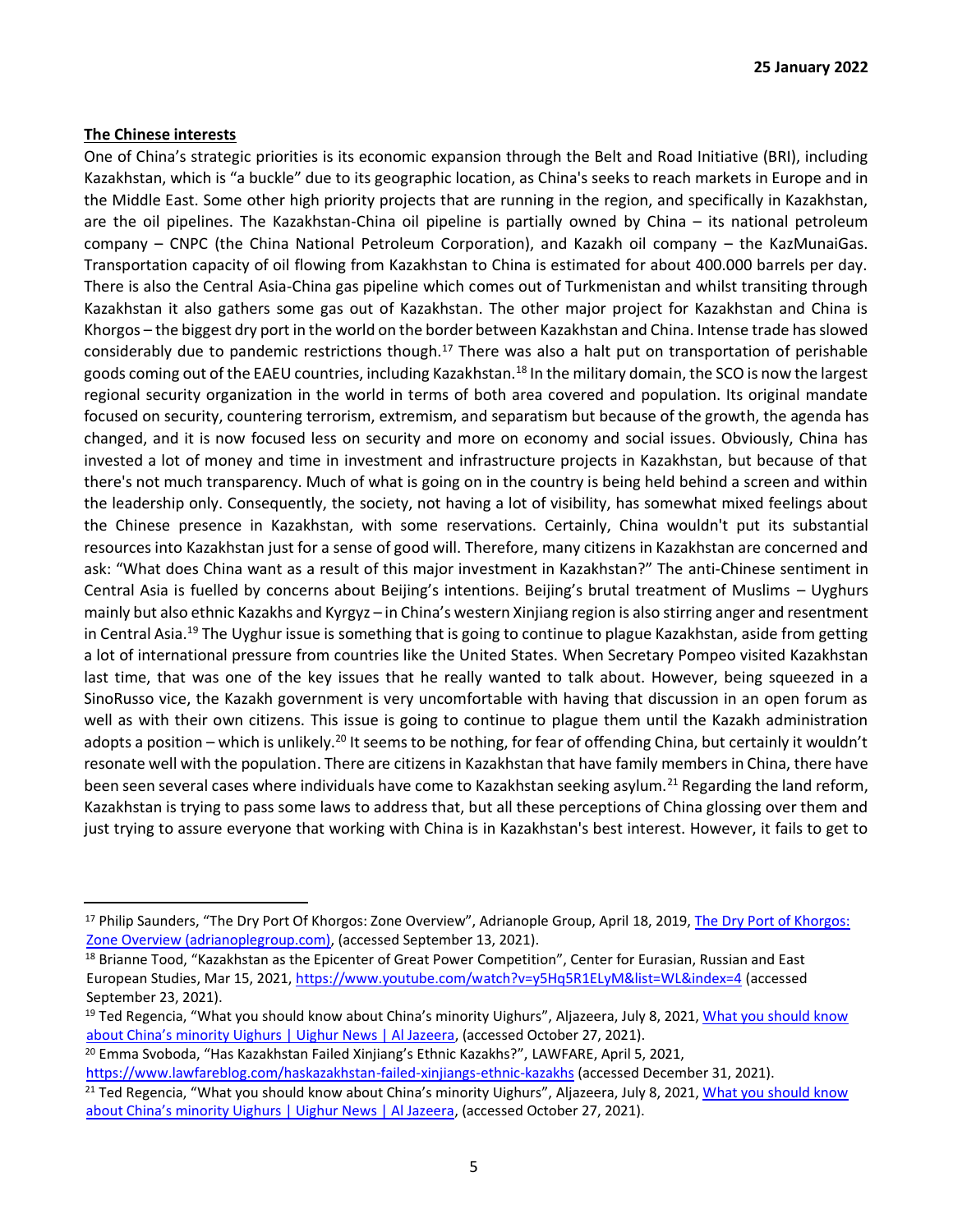the root of the problem, and it doesn't assure the population that China is necessarily a good partner for Kazakhstan.<sup>22</sup>

#### The EU and European partners

For Kazakhstan, the EU remains the largest economic partner and investor. At present 27,000 European companies have long-term economic operations with the Kazakh market, and conversely, 3,700 Kazakh companies have similar activity with the EU. An implementation of the Enhanced Partnership and Cooperation Agreement (EPCA) in March 2020 was a milestone in Kazakh-European cooperation. The Ambassador of Kazakhstan to the EU summarised year 2021 as if there was no slowdown in relations and manifestations of which is the increase of Kazakhstan's turnover with the EU by 15% during 2021, despite the pandemic.<sup>23</sup>

#### **Pan-Turkism**

Turkey has stepped up its activities with Central Asia in recent years, one recent example (Nov 21) being the creation of the Organization of Turkic States (OTS), with Kazakhstan as a one of the original founders (the Turkic Council in 2009). Turkey is a natural ally for the four Turkic-speaking states of Central Asia: Kazakhstan, Kyrgyzstan, Turkmenistan, and Uzbekistan. After those countries became independent, Ankara was possibly the most desirable partner for them, not only because of their common cultural and linguistic affinities, but also because of Turkey's role in international politics as a NATO member with strong ties to Europe and the West in general.<sup>24</sup> The former Turkish President was also a proponent of pan-Turkism and Turkic brotherhood was part of his message, and that resonated well in CA. With CA becoming ever more dependent on China and Russia, the timing of Turkey's rise on the global stage could not be better for the four Turkic-speaking countries in the region.<sup>25</sup> Friendship with Turkey gives those four Central Asian states another strong partner to help balance relations with Russia and China and the cultural and linguistic ties make Turkey a more attractive partner to most Central Asian countries.

# **Soft power**

Russian soft power is certainly continuing to be an issue. It can be seen mostly in the media. Many Russian media still have in Kazakhstan a great influence in that way the Russian language. This type of influence differs in different parts of the country. When in Nur-Sultan, Almaty, or other cities one might get more Russian or even English. Once outside of the major cities, how much Russian is heard is not that easy to assess.<sup>26</sup> The Chinese influence certainly concerns Russia, and it probably should, because China is investing a significant amount of money both into Kazakhstan but also in bringing individuals from Kazakhstan to China. With many students being funded, a lot

<sup>&</sup>lt;sup>22</sup> Brianne Tood, "Kazakhstan as the Epicenter of Great Power Competition", Center for Eurasian, Russian and East European Studies, Mar 15, 2021, https://www.youtube.com/watch?v=y5Hq5R1ELyM&list=WL&index=4 (accessed September 23, 2021).

<sup>&</sup>lt;sup>23</sup> Georgi Gotev, "Kazakhstan ambassador: 2021 has been a 'special year' in Kazakh-EU relations", EURACTIV.com, December 22, 2021, https://www.euractiv.com/section/central-asia/interview/kazakhstan-ambassador-2021-has-been-aspecial-year-in-kazakh-eu-relations (accessed January 1, 2022).

<sup>&</sup>lt;sup>24</sup> Bruce Pannier, "Central Asia: Getting Pulled From All Directions At The Crossroads Of Eurasia", QISHLOQ OVOZI, December 24, 2021, Central Asia: Getting Pulled From All Directions At The Crossroads Of Eurasia (rferl.org), (accessed December 27, 2021).

 $25$  Ibid.

<sup>&</sup>lt;sup>26</sup> Brianne Tood, "Kazakhstan as the Epicenter of Great Power Competition", Center for Eurasian, Russian and East European Studies, Mar 15, 2021, https://www.youtube.com/watch?v=y5Hq5R1ELyM&list=WL&index=4 (accessed September 23, 2021).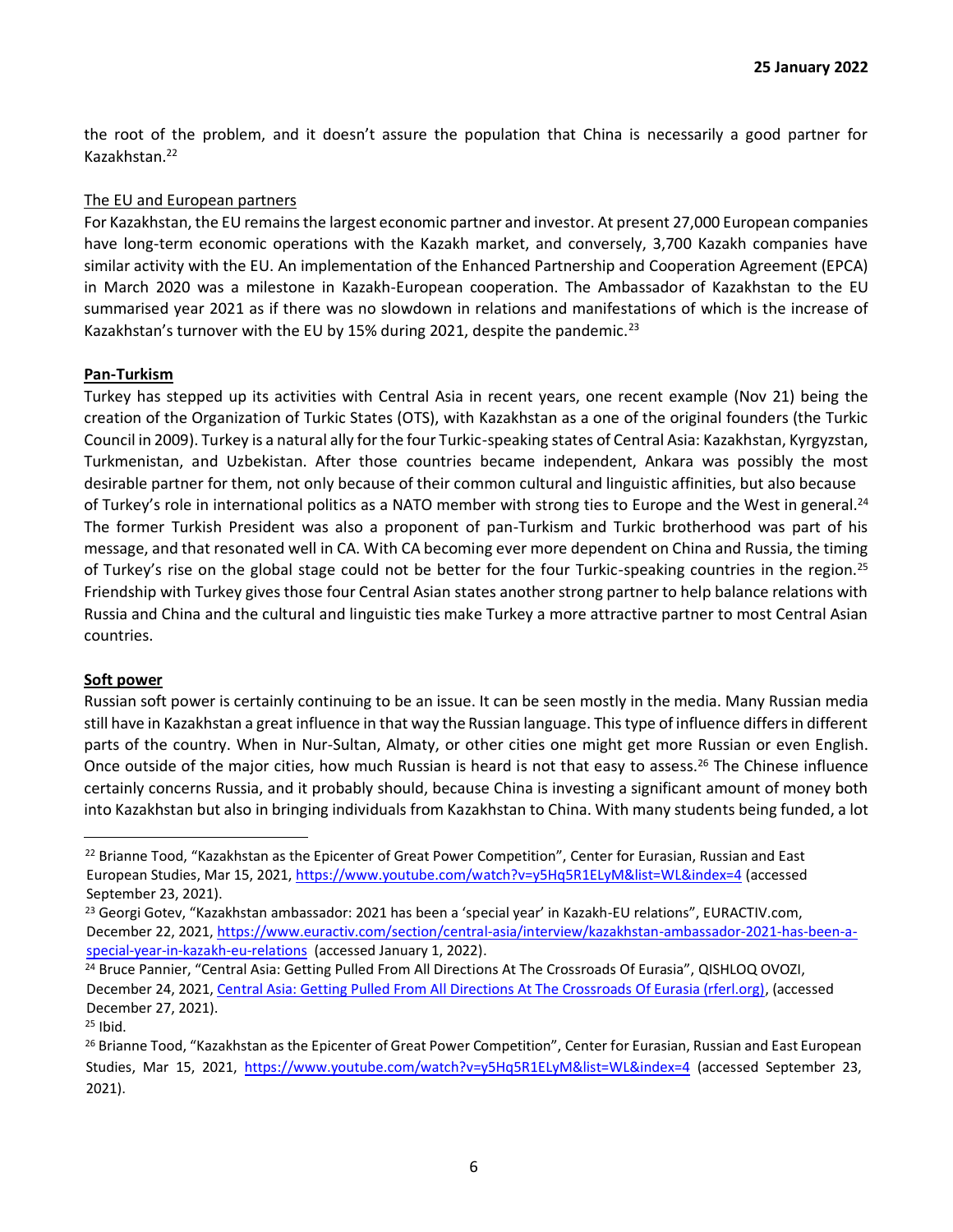of effort is invested in teaching them Chinese and educating them at Chinese universities. Likely, there won't be an immediate impact for several years, but it is more of a long-term trend to see how much Chinese soft power competes with Russian soft power.<sup>27</sup> English shall not to be discounted in this scenario either because there are many individuals that are also studying English; consequently, the U.S. soft power is there and has potential. However, English language ability doesn't necessarily indicate a positive inclination towards the United States. Similarly with Russian soft power – individuals might know Russian but not necessarily have a very positive view towards Russia.<sup>28</sup> Since territorial integrity is a fragile issue for the Kazakhs – a matter of growing ethnic pride and national integrity - there is an area for the U.S. to step in. That would be a very strong, positive signal to Kazakhstan of assurance and respect, and at the same time it would differ from the positions of Russia and China.

# **Cryptocurrency**

In many ways, 2021 was a "breakthrough" for cryptocurrency and its importance is growing in the realm of finances. Currently, Kazakhstan ranks second behind the U.S. in global Bitcoin mining, accounting for 18.1% of the global Bitcoin mining hash rate (computing power), which is another factor to consider in Kazakhstan's role in strategic competition.<sup>29</sup> The crypto-industry is only in its infancy and constantly evolving, therefore it is difficult to predict where things are headed long-term, but in the coming months, experts and lawmakers across the world are following themes from regulation to institutional adoption of crypto payments to try and get a better sense of the market as well as how to establish laws and guidelines to make cryptocurrency safer for investors and less appealing to cybercriminals.<sup>30</sup> For the U.S., while exploring different fields of competition with China, cryptocurrency is definitely something to pay close attention. This is where Russia is very active as well, and at the same time China is totally absent since Beijing announced (in September 2021) that all cryptocurrency transactions in the country are illegal, effectively putting any crypto-related activities out of Chinese borders, coincidently making Kazakhstan compelling for the crypto-miners.<sup>31</sup>

# **CONCLUSIONS**

Since China has its own security interests in CA, Russia and the CA states do not trust to deal with the security interests alone. Therefore, an increased Chinese presence in Kazakhstan is likely. There is a possibility that China will negotiate with Russia on how it intends to divide these areas in terms of security and economic interests. However, since China is conservative towards Russia, China will do what it wants, and Russia will not be able to stop it. This ultimately puts Kazakhstan in a very difficult position, as they will be left to have to balance these partners. The U.S. is geographically out of the equation, so the amount of cooperation is less of an issue, but as Kazakhstan borders Russia and China, it will certainly face very intense pressure from both its neighbours.<sup>32</sup> What needs to be carefully considered is Kazakhstan's foreign policy bandwidth. There is simply not only the United

 $27$  Ibid.

<sup>28</sup> Ibid.

 $29$  The University of Cambridge, "Cambridge Bitcoin Electricity Consumption Index", Centre for Alternative Finances, December 24, 2021, https://ccaf.io/cbeci/mining\_map (accessed December 24, 2021).

<sup>&</sup>lt;sup>30</sup> Ryan Haar, "The Future of Cryptocurrency: 5 Experts' Predictions After a 'Breakthrough' 2021", NextAdvisor by Time, January 3, 2022, https://time.com/nextadvisor/investing/cryptocurrency/future-of-cryptocurrency/ (accessed January 3, 2022).

<sup>&</sup>lt;sup>31</sup> Eliza Gkritsi, "Kazakhstan's Crypto Miners Face New Regulations After Contributing to Power Shortages", CoinDesk, November 12, 2021, Kazakhstan's Crypto Miners Face New Regulations After Contributing to Power Shortages (coindesk.com), (accessed December 23, 2021).

<sup>32</sup> Brianne Tood, "Kazakhstan as the Epicenter of Great Power Competition", Center for Eurasian, Russian and East European Studies, Mar 15, 2021, https://www.youtube.com/watch?v=y5Hq5R1ELyM&list=WL&index=4 (accessed September 23, 2021).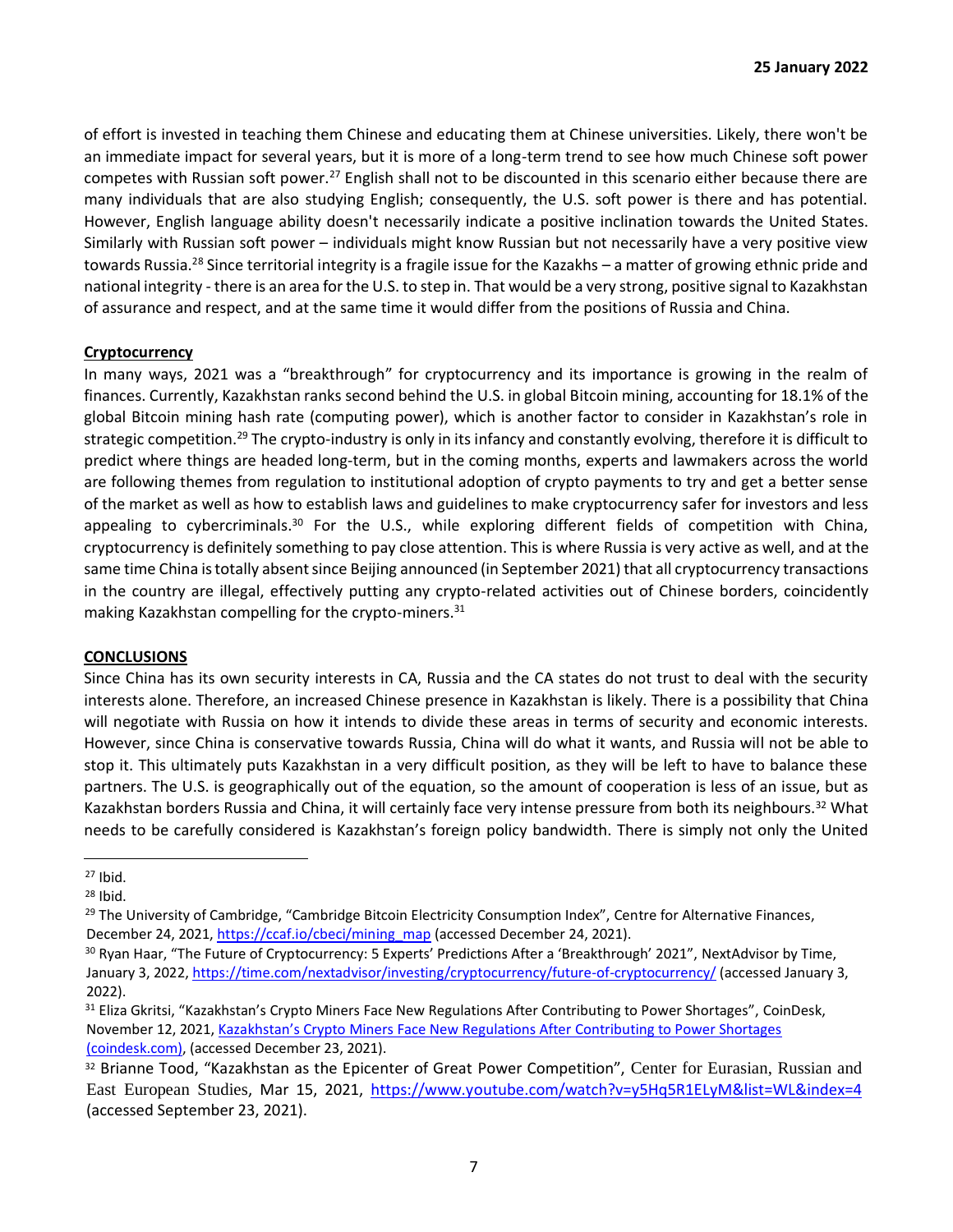States, Russia, and China in strategic competition. Relations with countries in the Gulf are very active, including the United Arab Emirates and Saudi Arabia. There are also countries like India, Pakistan, Iran, Japan and lots of other countries, including the EU as a whole and by its individual members that are interested in working with Kazakhstan, not to mention the Netherlands, which currently provides the largest amount of investment to Kazakhstan (Dutch companies invested \$7.3 billion into the economy of Kazakhstan in 2019 and apparently there is an upward tendency, e.g. Kazakhstan and the Netherlands signed in 2021 agreements in the development of agriculture exceeding US\$232.5 million).<sup>33</sup> Whether Kazakhstan has the bandwidth to do more with the United States is not known yet. However, if the U.S. doesn't foster its relations with Kazakhstan, it would create the perception of disinterest. What may also cause disinterest by Kazakhstan in working with the United States is American pressure on rule of law reform and human rights issues. Consequently, Kazakhstan may want to grow closer to Russia and China.

Since the threat from terrorism in the region remains, this is an area that the U.S. government can work with Kazakhs. This is to include training, capacity building, countering of narcotics and other regional trafficking threats. Likely the 30 years of U.S. investment in security cooperation are unlikely to be abandoned. Ultimately, what matters is how much is Kazakhstan is willing to do with the United States, regardless of bandwidth, staffing and resource problems, but also how much it is able to do without pressure from its neighbours to the north and to the south-east. After the January riots, this willingness may be much weaker and relationships more complicated. Apart from a bolstered public image, it is too early to say with certainty whether the January crisis in Kazakhstan is a victory for President Putin, who responded quickly by sending in troops as part of a Russian-led effort to quell the uprising. Russia is known for sending its forces in support of peace, and these remain for longer than is necessary or tolerable. It is no secret that President Putin's ambition is to maintain Russia's sphere of influence over former Soviet republics such as Kazakhstan.<sup>34</sup> History will also judge President Tokayev, whether his decisions were rightful and dictated by the raison d'état and concern for the citizens, or whether it was just a struggle for the throne in competition with former President Nursultan Nazarbayev.<sup>35</sup>

# **Recommendations for US / USCENTCOM**

- The CA Strategy needs to be revised to the current situation and developments.
- Intensify high-level meetings to work in diplomatic, military, and economic formats, considering their multivector policy (i.e., EAEU, taking advantage from current Kazakhstan's presidency).
- The U.S. administration shall support Kazakhstan in their efforts to diversify their sources of funding, should Kazakhstan require assistance as such.

<sup>&</sup>lt;sup>33</sup> The U.S. Department of State, "2021 Investment Climate Statements: Kazakhstan", Economic Section at the U.S. Embassy in Nur-Sultan, July 21, 2021, https://www.state.gov/united-states-strategy-for-central-asia-2019- 2025-advancing-sovereignty-and-economic-prosperity/ (accessed August 18, 2021).

<sup>34</sup> Valerie Hopkins, "Amid Crisis, Kazakhstan's Leader Chose His Path: Embrace Russia", The New York Times, January 8, 2022, https://www.nytimes.com/2022/01/08/world/europe/kazakhstanrussia.html, (accessed January 10, 2021).

<sup>&</sup>lt;sup>35</sup> Daniel W. Drezner, "Five things I think about Kazakhstan", The Washington Post, January 10, 2022, https://www.washingtonpost.com/outlook/2022/01/10/five-things-i-think-about-kazakhstan/, (accessed January 10, 2021).